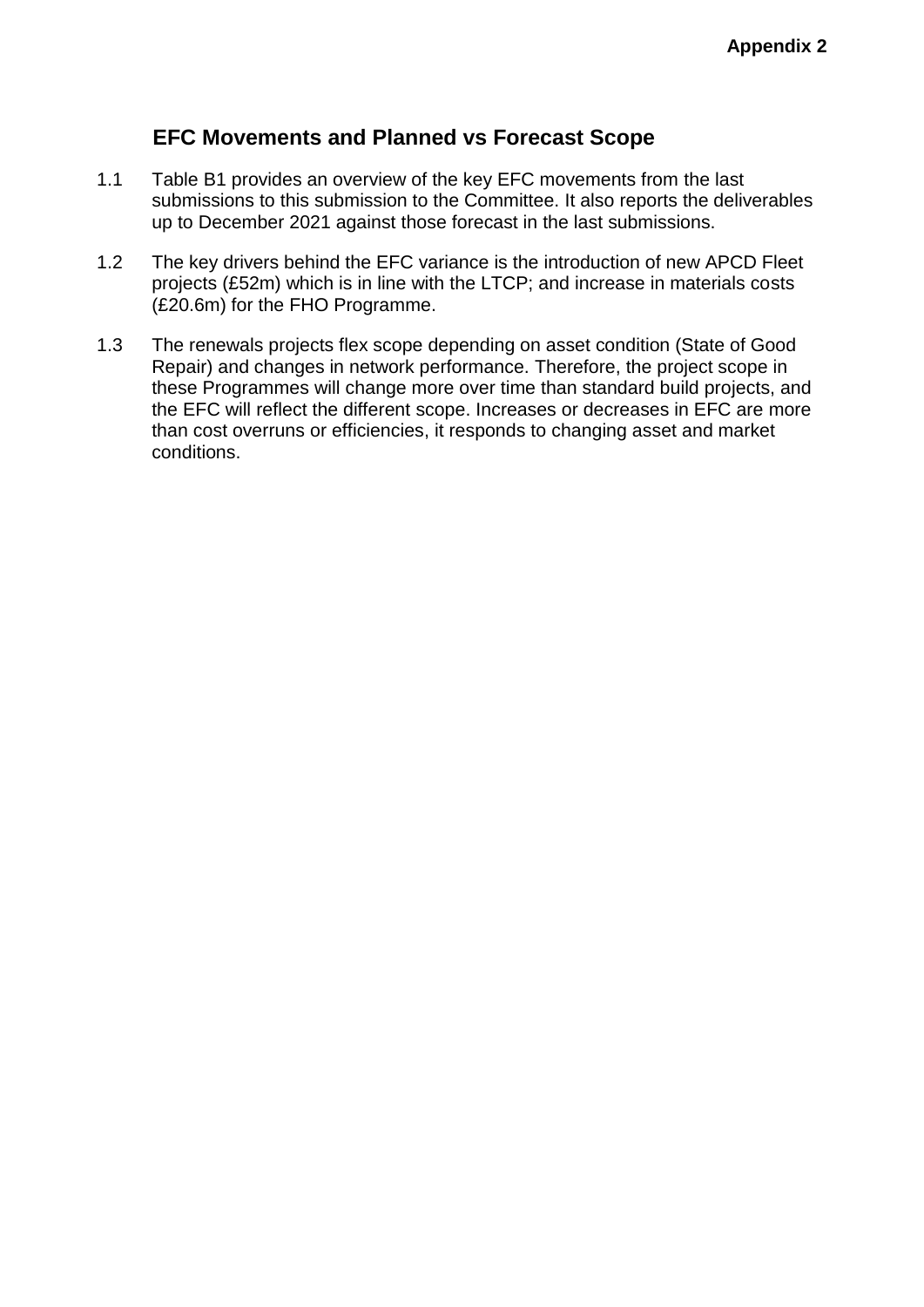## **Table B1 - Overview of the key EFC movements**

|            |                                                                   | <b>Key EFC Movements</b>        | Deliverables against Committed in last<br>submission |                 |                                                              |                                                                                                                                                                                                                                                                            |                                                                                                                                                                                                                                                                                              |
|------------|-------------------------------------------------------------------|---------------------------------|------------------------------------------------------|-----------------|--------------------------------------------------------------|----------------------------------------------------------------------------------------------------------------------------------------------------------------------------------------------------------------------------------------------------------------------------|----------------------------------------------------------------------------------------------------------------------------------------------------------------------------------------------------------------------------------------------------------------------------------------------|
|            | <b>Programmes/Projects</b>                                        | <b>EFC - Last</b><br>submission | <b>EFC - This</b><br>submission                      | <b>Variance</b> | <b>EFC</b><br><b>Commentary</b>                              | <b>Planned</b>                                                                                                                                                                                                                                                             | <b>Completed</b>                                                                                                                                                                                                                                                                             |
| <b>PHO</b> | Jubilee, Victoria and<br><b>Piccadilly line fleets</b>            | 289.20                          | 298.89                                               | 9.69            | <b>Materials</b><br>costs<br>increase<br>including<br>floats | Jub line: 4 programme<br>lifts, confirm door scope<br>Vic line: 14 programme<br>lifts, commence catch<br>back, commence<br>couplers overhaul<br>Pic line: 13 life<br>extensions, 26 door<br>overhauls, 13 traction<br>motor overhauls, 26 new<br>floorings, 40 new seating | Jub line: 0 programme<br>lifts, indicative scope<br>complete<br>Vic line: 14 programme<br>lifts, 90% catch back<br>complete, coupler<br>overhaul not started<br>Pic line: 11 life<br>extensions, 25 door<br>overhauls, 4 traction<br>motor overhauls, 25<br>new floorings, 40 new<br>seating |
|            | District, Circle,<br><b>Hammersmith &amp; City</b><br>line fleets | 139.80                          | 138.71                                               | $-1.09$         | Maturity in<br>project scope                                 | Place S7/S8 combined<br>orders, commence S7<br>materials procurement,                                                                                                                                                                                                      | S7/S8 orders 90%<br>complete, S7 materials<br>procurement plan<br>created.                                                                                                                                                                                                                   |
|            | <b>Bakerloo line and</b><br><b>Metropolitan line</b>              | 146.30                          | 155.35                                               | 9.05            | Rolling<br>overhaul for<br>additional<br>2027/28             | Met line: 24 programme<br>lifts, confirm door<br>overhaul scope.<br>Bak line: 11 programme<br>lifts, 3 heavy overhauls.                                                                                                                                                    | Met line: 4 programme<br>lifts, indicative door<br>scope complete<br>Bak line: 11 programme<br>lifts, 3 heavy overhauls.                                                                                                                                                                     |
|            | <b>Rail Adhesion Train</b><br><b>Overhauls</b>                    | 3.90                            | 4.97                                                 | 1.07            | Condition<br>assessments                                     | 2 <sup>nd</sup> overhaul complete.                                                                                                                                                                                                                                         | 2 <sup>nd</sup> overhaul complete.                                                                                                                                                                                                                                                           |
|            | Live projects Sub-<br><b>Totals</b>                               | 579.20                          | 597.92                                               | 18.72           |                                                              |                                                                                                                                                                                                                                                                            |                                                                                                                                                                                                                                                                                              |
|            | <b>Central line DC</b><br><b>Motors Overhaul</b>                  | 0.0                             | 4.30                                                 | 4.30            | New projects                                                 |                                                                                                                                                                                                                                                                            |                                                                                                                                                                                                                                                                                              |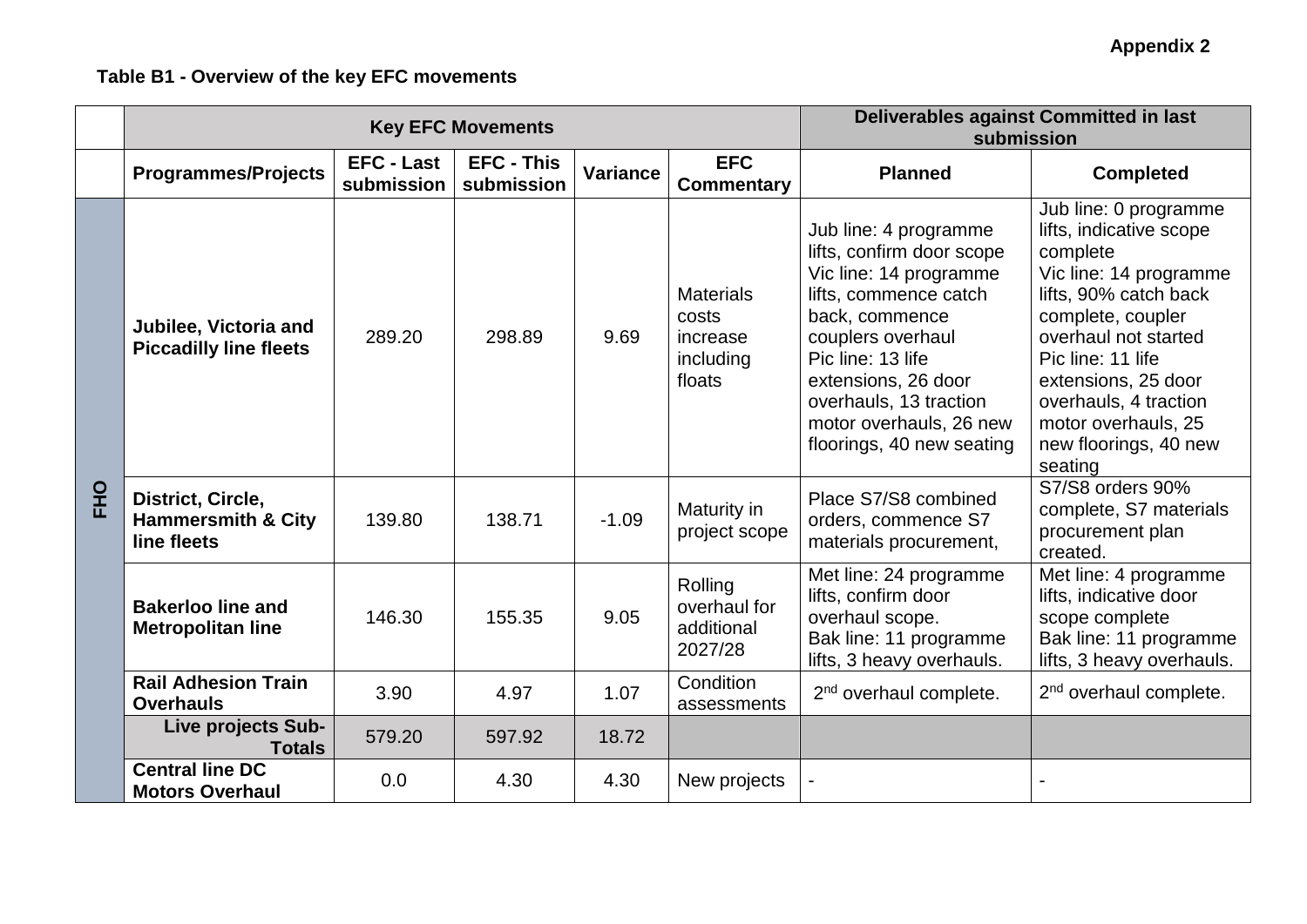**Appendix 2**

| Fleet | <b>Central line</b><br>Improvement<br><b>Programme (inc</b><br><b>Programme Lift)</b> | 525.47 | 525.57 | 0.10    | <b>Risk maturity</b>                                                                                   | Commission new TMU<br>workshop, and start first<br>train production                                             | <b>TMU Workshop</b><br>commissioned,<br>completed static testing<br>and included CLIP<br><b>Seats</b>           |
|-------|---------------------------------------------------------------------------------------|--------|--------|---------|--------------------------------------------------------------------------------------------------------|-----------------------------------------------------------------------------------------------------------------|-----------------------------------------------------------------------------------------------------------------|
|       | <b>Bakerloo line RVAR</b>                                                             | 40.26  | 41.48  | 1.22    | <b>Risk maturity</b><br>and<br>prolongation<br>(COVID-19,<br>resource, and<br>supplier<br>performance) | Installed LED lighting,<br>wheelchair bay and grab<br>poles on eight trains                                     | One train fitted with<br>wheelchair bay and grab<br>poles, LED lighting and<br>Passenger Information<br>System. |
|       | <b>Train Cab J-Door</b><br><b>Security</b><br><b>Improvements and</b><br><b>JUMP</b>  | 49.60  | 36.05  | $-8.78$ | Train Cab J-<br>Door<br>security,<br><b>JUMP</b> driven<br>by maturing<br>project<br>scope.            | Complete feasibility study<br>for JUMP and remobilise<br>Cab Security project after<br>the COVID-19 'safe stop' | JUMP completed<br>feasibility stage and<br>preparing concept<br>design                                          |
|       | Other projects with<br>no EFC change or<br>closing                                    | 88.50  | 88.50  |         | Jubilee Mid-<br>life, Bakerloo<br>weld repairs,<br>Met line RAT                                        | Closed                                                                                                          | Closed                                                                                                          |
|       | Live projects Sub-<br><b>Totals</b>                                                   | 703.83 | 691.60 | $-7.47$ |                                                                                                        |                                                                                                                 |                                                                                                                 |
|       | Vic & Jub lines<br><b>Obsolescence</b><br><b>Management</b>                           | 0.0    | 52.10  | 52.10   | New projects                                                                                           | $\overline{\phantom{a}}$                                                                                        |                                                                                                                 |